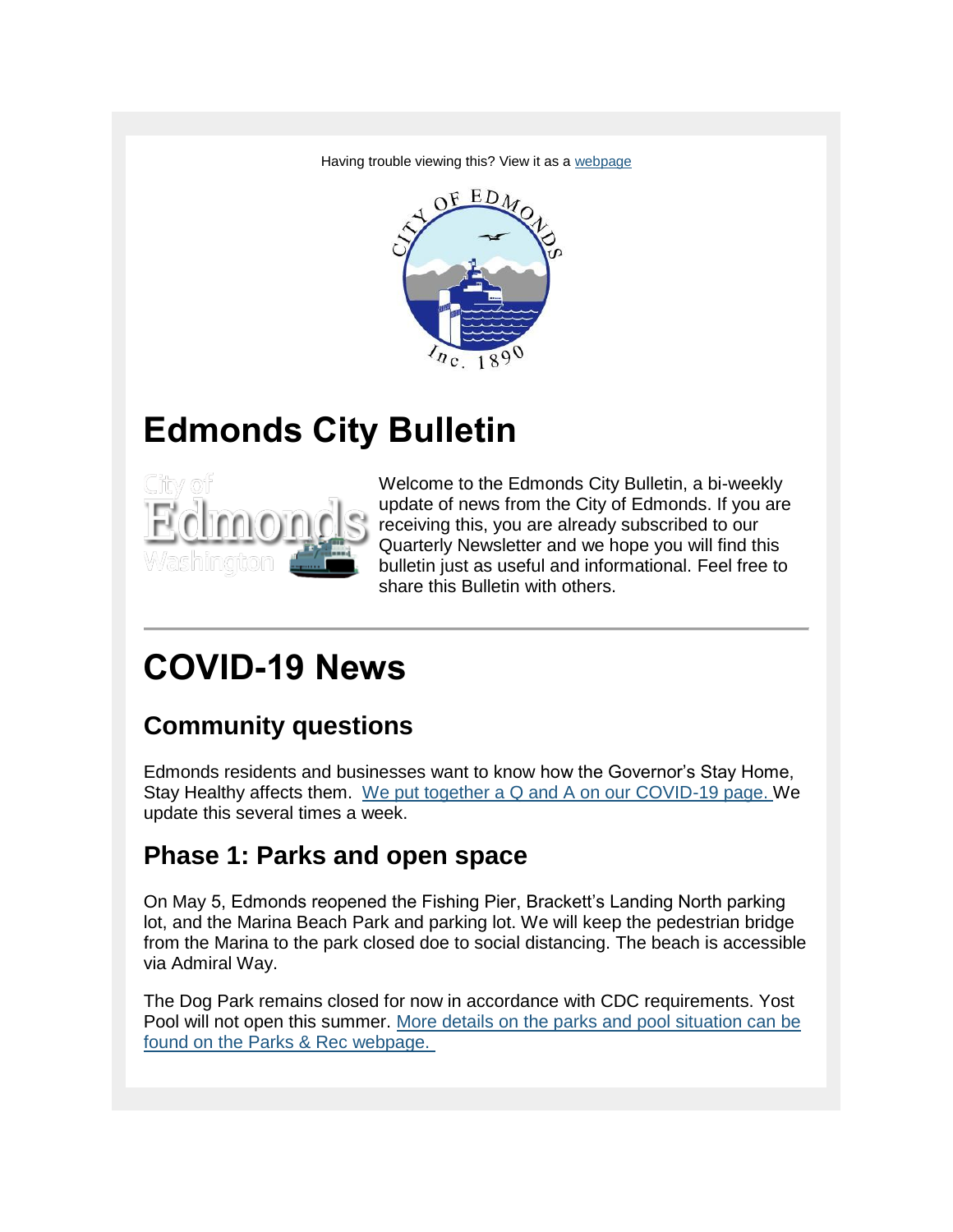Social distancing works. It is important that visitors maintain a safe six-foot distance from each other all parks and park facilities.



### **Construction News**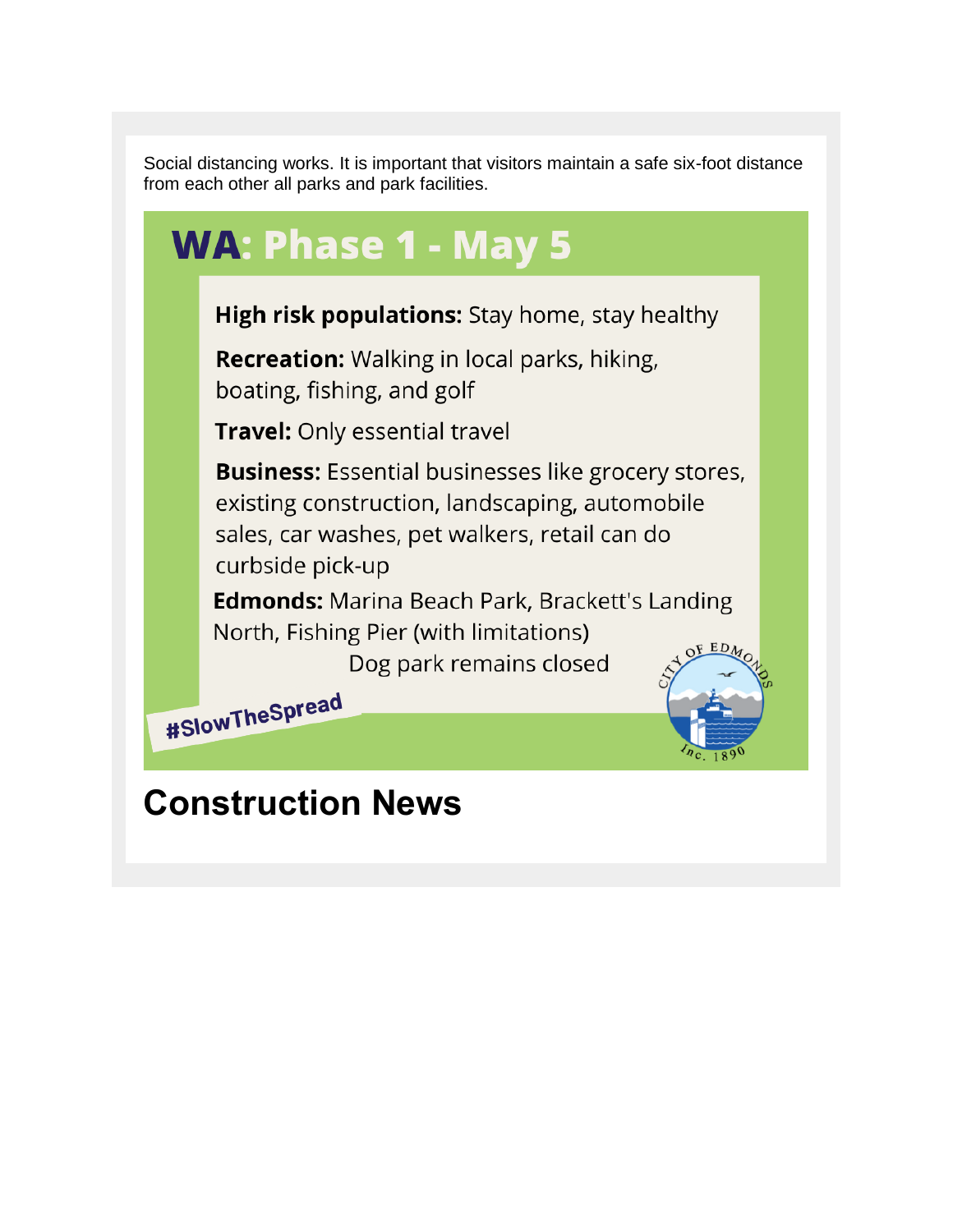The Governor's Office gave the green light for most preexisting construction projects to move forward provided that crews adhere to new safety standards which include protective gear, social distancing and access to water. The Edmonds Development Services Department is working [with builders on existing permits](http://www.edmondswa.gov/development-services-department.html)  and will manage [any group meetings](http://www.edmondswa.gov/development-services-department.html) via online [conferences.](http://www.edmondswa.gov/development-services-department.html)

The Waterfront Center project is back to work with crews dressed for the occasion. We caught this worker wrapping up his shift.



### **City Financial Situation**

#### **Budget Impacts and the Financial Forecast**

We have been closely monitoring the City's revenues as well as regional and national economic indicators. We are currently projecting a 9.2 % decline in operating revenue in the General Fund. This decline amounts to a \$4.0 million loss in revenue out of a revenue budget of \$43.8 million. It is a difficult task to make up for a loss in revenue of this magnitude in the remaining seven months of the budget year; however, we are moving forward with a two-phased approach:

- 1. Suspending new hires and non-essential expenditures (operational and capital) to preserve essential city services (public safety, maintaining basic transportation and city building infrastructure, etc.).
- 2. Continue to monitor our budget situation in conjunction with incoming revenues and economic indicators; then respond accordingly.

The City entered this crisis in a strong financial position, allowing the Administration time to chart a careful course of action to minimize service impacts to our community. We examined our budgets and identified \$1.3 million of non-essential expenditures that can be delayed and an additional \$271,000 in savings from suspending new hires. While the reductions in non-essential expenditures and savings from the hiring freezes help us balance the budget, we may need to access our reserves to help make up the difference.

We have also cut the budget in other areas, including training, supplies, and holding several projects from moving forward until we better understand the financial impacts COVID-19 will have on the city.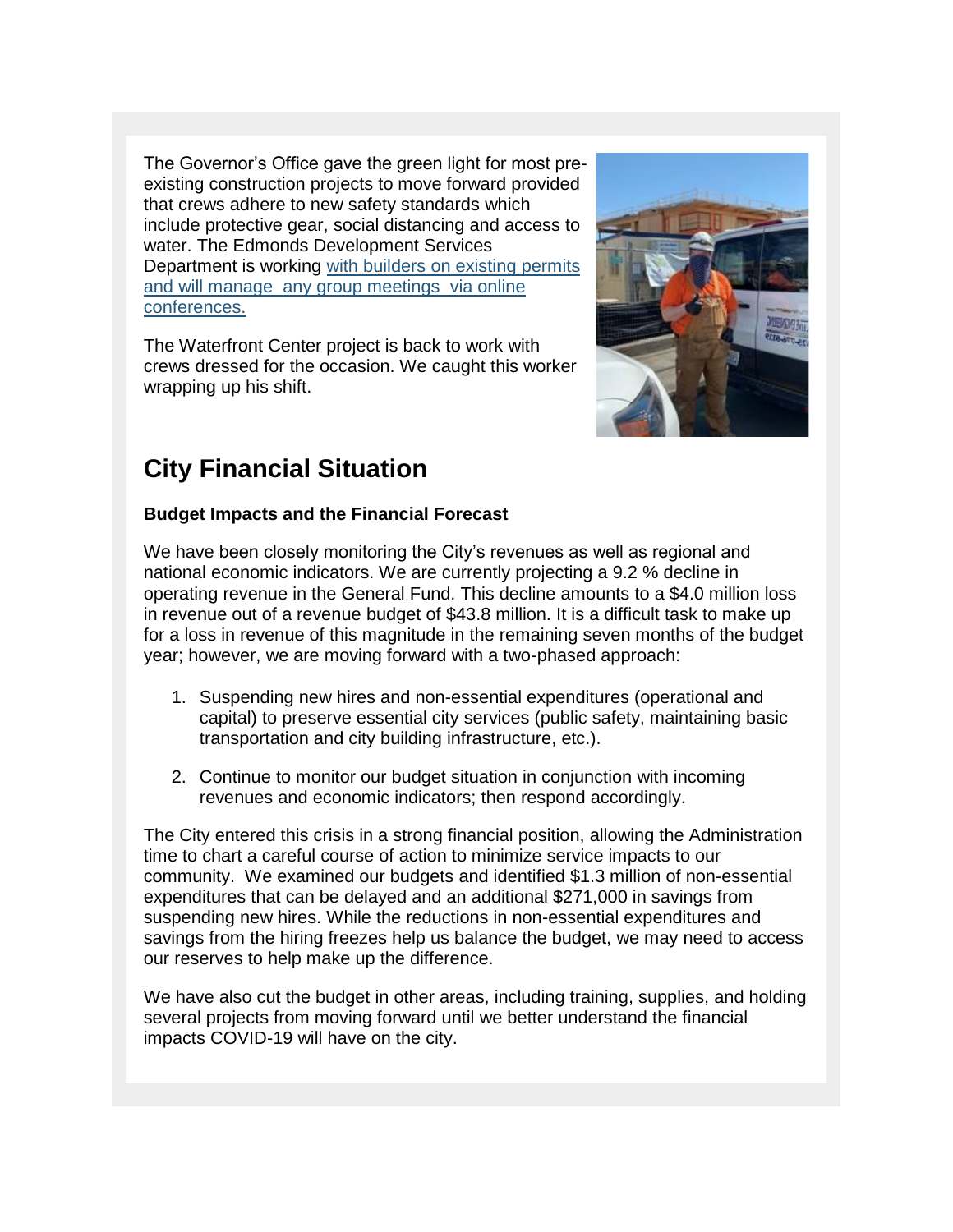## **What else is going on**



#### **Garden Market**

An Edmonds tradition returns this Saturday, May 9, looking a little different. The Garden Market will have 20 vendors and visitors will be carefully managed inside the market space for maximum safety. We hope you will stop in and make a purchase or two. Vendors are developing ideas that include buying in advance and picking up nearby.

#### **Cemetery Event**

The Cemetery will have flags and crosses up on May 22 recognizing the grave sites of military personnel and the columbarium fountain will be running. There will be no formal event. The cemetery is open to visitors.

#### **What's canceled**

- Edmonds Spring Fest
- Edmonds Cemetery Memorial Day Celebration
- The Edmonds Art Festival
- An Edmonds Kind of Fourth

#### **Economic support for residents**

The City Council passed a measure to earmark \$100,000 from the \$225,000 Homelessness Relief Fund to provide housing and food assistance to Edmonds families who earn 60 percent or less of the Snohomish County median household income. The funds will be distributed and tracked through local non-profits. Program details will be available soon.

#### **Community and business support**

The City dug deep and was able to come up with a \$200,000 Community & Economic Relief Program, paid for by program, project, and personnel savings. The program will support the valuable community services provided by three Edmonds organizations: The Senior Center, the Edmonds Foodbank and the Chamber of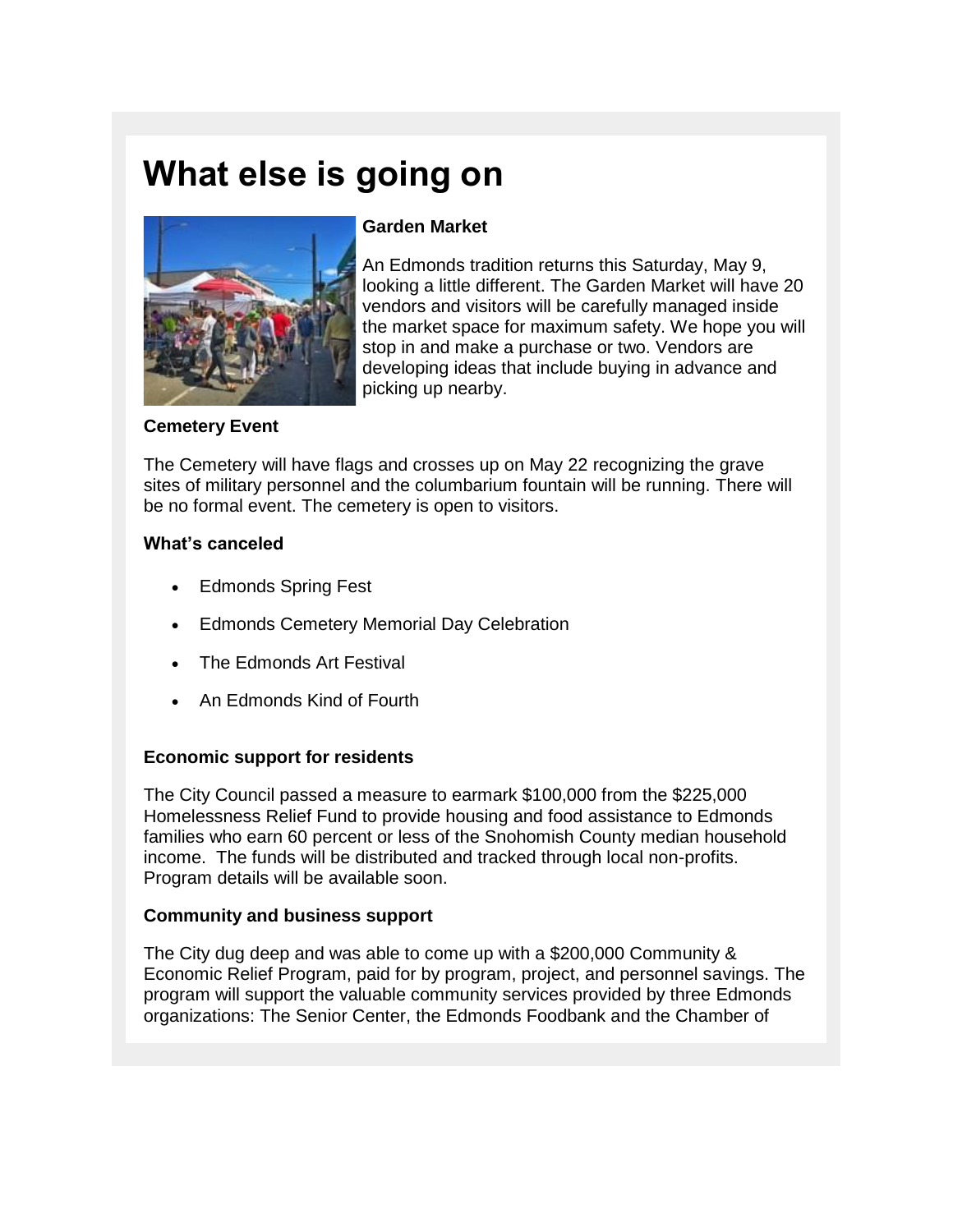Commerce Foundation's WISH Fund. Up to \$50,000 each was allocated for the Food Bank and Senior Center.

The remaining up to \$100,000 was earmarked to help pay for grants for local businesses who use the services of other local businesses to get their shops, restaurants, or company back on track. We are excited to share that 40 businesses have already taken advantage of these \$1,000 grants. The added donation doubles the number of businesses we can help. [If you would like to apply, check out the](http://edmondschamberfoundation.org/wish-fund/)  [information.](http://edmondschamberfoundation.org/wish-fund/)

We want to get this information to as many Edmonds businesses as possible, so please share this link and this information with any local business owner you know.

#### **City teams are working on a reopening plan.**

The City plans to host a virtual Town Hall to share what the Phase 2 of the Governor's reopening plan looks like for Edmonds residents and businesses. Watch for that announcement in this news bulletin, via My Edmonds News, the Edmonds Beacon, our website and on the City's Facebook page.

#### **Help local businesses stay in business**

The COVID-19 closures have hit small local businesses exceptionally hard. True to Edmonds form, dedicated residents, business leaders, city leaders, and Myedmondsnews.com put their heads and resources together to brainstorm solutions. In addition to connecting business leaders to federal and state loans



and grants, the group created several websites to make information more accessible and make supporting local businesses easier.

- The [LoveEdmonds.com](http://www.loveedmonds.com/) site lists restaurants, stores and services that are either open for take-out, delivery, curbside pick-up or selling gift cards to be used at a later date. Any Edmonds business can submit a request to be on this site.
- The [keepedmondsstrong.com](http://www.keepedmondsstrong.com/) website includes local businesses and links to other resources for business owners and the community.
- The [Edmonds Chamber of Commerce](https://edmondschamber.com/covid-19-resources/) links to detailed information about federal loans and grants.
- [EdmondsLocalvore](https://www.edmondslocalvore.com/) is boxing up survival kits from your favorite local stores.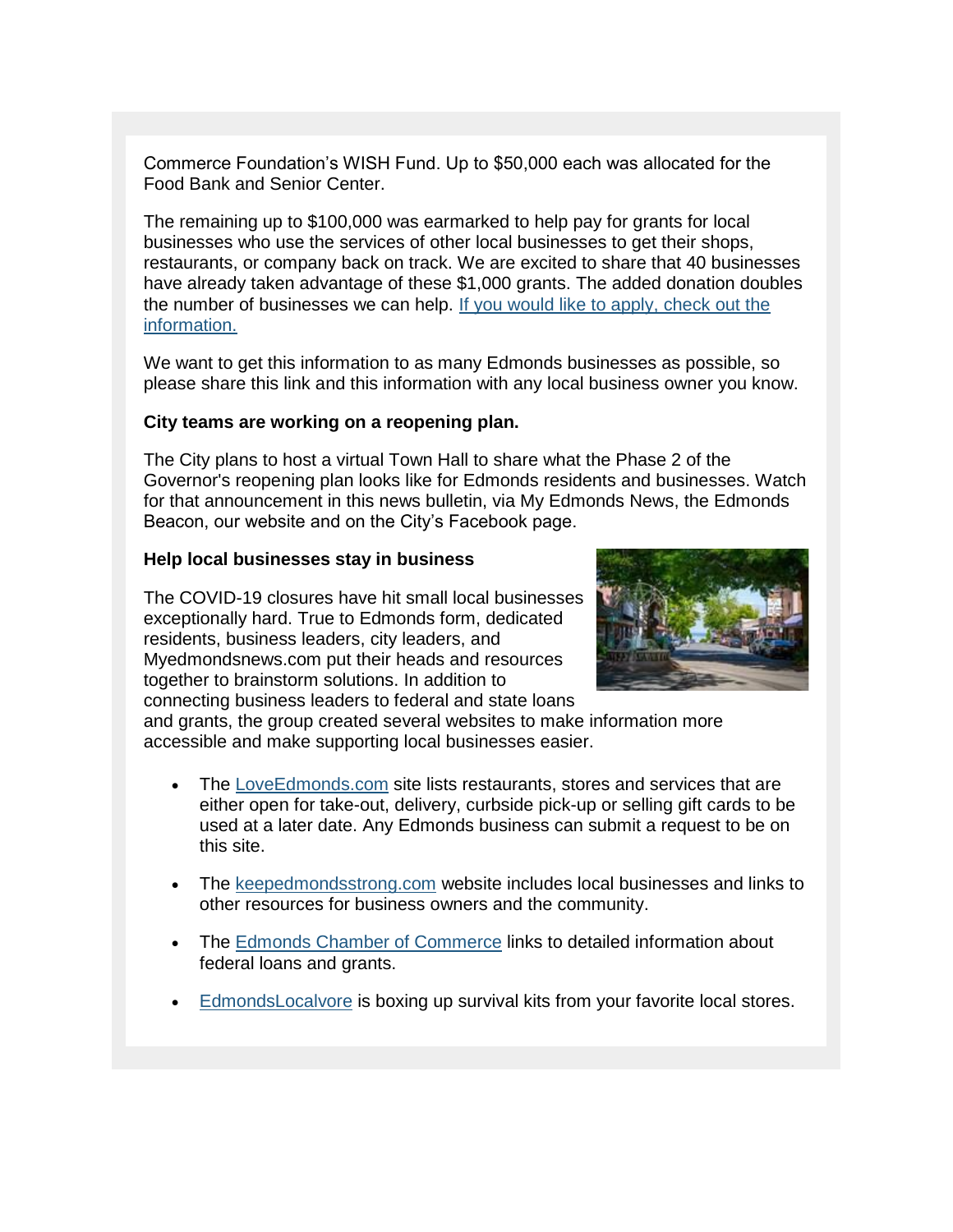# **Other news**

The Dayton Avenue construction will wrap up mid-June, but not before a couple significant closures. [Find the construction updates here.](http://www.edmondswa.gov/dayton-street-utility-improvements.html)

News on the Highway 99 safety improvement project to share this week. Our Public Works Director Phil Williams provided an update to Council. [MyEdmondsNews has](https://myedmondsnews.com/2020/05/city-council-hears-latest-on-edmonds-highway-99-revitalization-plans/)  [a detailed summary here.](https://myedmondsnews.com/2020/05/city-council-hears-latest-on-edmonds-highway-99-revitalization-plans/) 

## **Flower Baskets for Mom! It's not too late!**

This Edmonds tradition is the highlight of Spring! The famous flower baskets and corner plantings will appear as scheduled, [though it will be a little different this year.](http://www.edmondswa.gov/images/COE/Press_Release/PDF/2020/Flower_Program_Press_Release_Final.pdf) Due to social distancing, City workers will do the work to get the plants planted and baskets hung. But it doesn't mean you can't be involved! We still need Basket and Planting sponsors. And your Mom would be so pleased to have a basket in her honor! Baskets start at \$100 [Learn more about how it will work this year and adopt](http://www.edmondswa.gov/parks-recreation-departments/flower-program.html)  [a basket!](http://www.edmondswa.gov/parks-recreation-departments/flower-program.html)